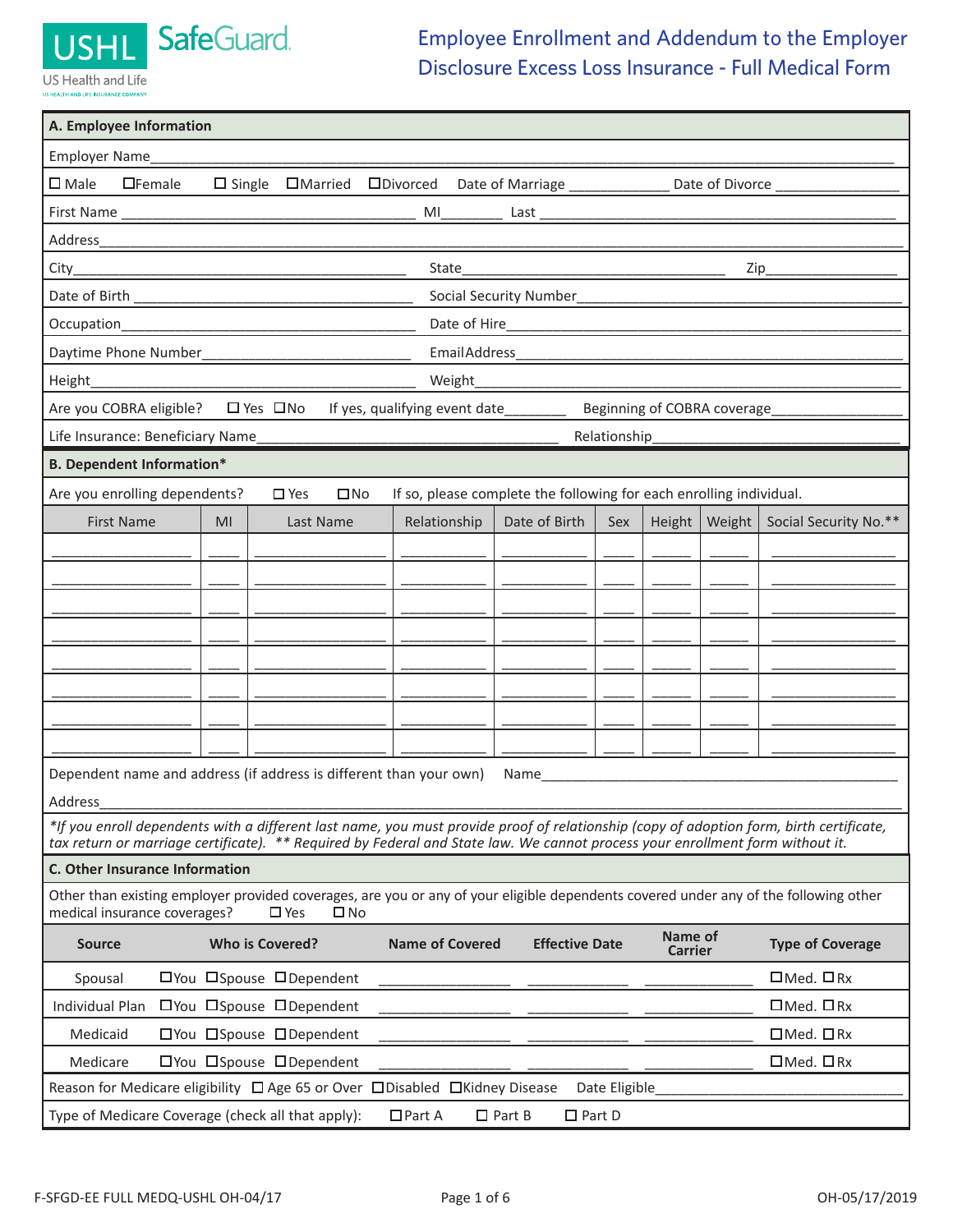| D. Medical History Overview                                       |                                                                                                                                                                                                                                                                                                                                                                                                                                                                                                                                                                                        |                                                                                |                    |                      |                                                                                                                                         |  |                    |
|-------------------------------------------------------------------|----------------------------------------------------------------------------------------------------------------------------------------------------------------------------------------------------------------------------------------------------------------------------------------------------------------------------------------------------------------------------------------------------------------------------------------------------------------------------------------------------------------------------------------------------------------------------------------|--------------------------------------------------------------------------------|--------------------|----------------------|-----------------------------------------------------------------------------------------------------------------------------------------|--|--------------------|
| Have you or any of your dependents to be covered under this plan: |                                                                                                                                                                                                                                                                                                                                                                                                                                                                                                                                                                                        |                                                                                |                    |                      |                                                                                                                                         |  |                    |
|                                                                   |                                                                                                                                                                                                                                                                                                                                                                                                                                                                                                                                                                                        |                                                                                |                    |                      |                                                                                                                                         |  |                    |
| $\mathbf{1}$                                                      | Been examined by a physician, psychiatrist, psychologist or other practitioner within the past five years and:<br>Been diagnosed with cancer, stroke, diabetes, heart or vascular disease, muscular, or systemic disease (including,<br>but not limited to arthritis or lupus), HIV or AIDs, or an Aids-related condition; liver, kidney, lung, or intestinal<br>□ Yes □ No<br>disorder, infertility, transplant (recommended, pending or completed) or growth disorder? (Regarding HIV, this<br>does not include an initial positive result that further testing showed to be false.) |                                                                                |                    |                      |                                                                                                                                         |  |                    |
| 2                                                                 |                                                                                                                                                                                                                                                                                                                                                                                                                                                                                                                                                                                        | Been treated for alcohol or drug abuse, or for a mental or emotional disorder? |                    |                      |                                                                                                                                         |  | □ Yes □ No         |
| 3                                                                 |                                                                                                                                                                                                                                                                                                                                                                                                                                                                                                                                                                                        | Have incurred medical claims in excess of \$5,000 in the past twelve months?   |                    |                      |                                                                                                                                         |  | □ Yes □ No         |
| 4<br>condition?                                                   |                                                                                                                                                                                                                                                                                                                                                                                                                                                                                                                                                                                        |                                                                                |                    |                      | Been prescribed medications and/or are taking medication for the treatment of an on-going or chronic                                    |  | □ Yes □ No         |
| 5<br>Are pregnant?                                                |                                                                                                                                                                                                                                                                                                                                                                                                                                                                                                                                                                                        |                                                                                |                    |                      |                                                                                                                                         |  | □ Yes □ No         |
| 6                                                                 |                                                                                                                                                                                                                                                                                                                                                                                                                                                                                                                                                                                        | Been advised that surgery or treatment is needed or pending?                   |                    |                      |                                                                                                                                         |  | □ Yes □ No         |
| <b>E. Medical History</b>                                         |                                                                                                                                                                                                                                                                                                                                                                                                                                                                                                                                                                                        |                                                                                |                    |                      |                                                                                                                                         |  |                    |
|                                                                   |                                                                                                                                                                                                                                                                                                                                                                                                                                                                                                                                                                                        |                                                                                |                    |                      | Have you or your dependents been diagnosed, treated, received counseling or advice during the past five years for any of the following: |  |                    |
| NEEDED.                                                           |                                                                                                                                                                                                                                                                                                                                                                                                                                                                                                                                                                                        |                                                                                |                    |                      | PLEASE CHECK "YES" OR "NO" AND EXPLAIN ALL "YES" ANSWERS. USE ADDITIONAL EXPLANATIONS PAGE AT END OF THIS SECTION IF                    |  |                    |
| Cancer/Tumor                                                      | $\Box$ Yes                                                                                                                                                                                                                                                                                                                                                                                                                                                                                                                                                                             | $\square$ No                                                                   |                    |                      |                                                                                                                                         |  |                    |
| $\Box$ Lung                                                       | $\square$ Breast                                                                                                                                                                                                                                                                                                                                                                                                                                                                                                                                                                       | $\Box$ Liver                                                                   |                    | $\Box$ Colon         | $\Box$ Leukemia/Lymphoma                                                                                                                |  | $\Box$ Melanoma    |
| $\square$ Prostate                                                | $\Box$ Kidney                                                                                                                                                                                                                                                                                                                                                                                                                                                                                                                                                                          | $\Box$ Bladder                                                                 |                    | $\Box$ Throat        | $\Box$ Other                                                                                                                            |  |                    |
| <b>Patient Name</b>                                               |                                                                                                                                                                                                                                                                                                                                                                                                                                                                                                                                                                                        | Date Diagnosed                                                                 |                    |                      | Treatment                                                                                                                               |  |                    |
| Date Last Treated                                                 |                                                                                                                                                                                                                                                                                                                                                                                                                                                                                                                                                                                        | <b>Current Status</b>                                                          |                    |                      | Stage/Level                                                                                                                             |  |                    |
| Treating Physician(s)                                             |                                                                                                                                                                                                                                                                                                                                                                                                                                                                                                                                                                                        |                                                                                |                    |                      |                                                                                                                                         |  |                    |
| <b>Heart/Circulatory</b>                                          | $\Box$ Yes                                                                                                                                                                                                                                                                                                                                                                                                                                                                                                                                                                             | $\Box$ No                                                                      |                    |                      |                                                                                                                                         |  |                    |
| □ Varicose Veins                                                  | $\square$ Skin Ulcer                                                                                                                                                                                                                                                                                                                                                                                                                                                                                                                                                                   | $\Box$ Phlebitis                                                               |                    | $\Box$ Stroke        | □ Congestive Heart Failure                                                                                                              |  |                    |
| □ Heart Disease                                                   | $\square$ Blood Disorder                                                                                                                                                                                                                                                                                                                                                                                                                                                                                                                                                               | $\Box$ Hemophilia                                                              |                    | $\Box$ Aneurysm      |                                                                                                                                         |  |                    |
| Bypass/Angioplasty (# of vessels involved)                        |                                                                                                                                                                                                                                                                                                                                                                                                                                                                                                                                                                                        |                                                                                |                    |                      |                                                                                                                                         |  |                    |
| High Blood Pressure (Last 3 readings & dates of readings)         |                                                                                                                                                                                                                                                                                                                                                                                                                                                                                                                                                                                        |                                                                                |                    |                      |                                                                                                                                         |  |                    |
| High Cholesterol (Most recent reading & date of reading)          |                                                                                                                                                                                                                                                                                                                                                                                                                                                                                                                                                                                        |                                                                                |                    |                      |                                                                                                                                         |  |                    |
| Date Diagnosed<br>Patient Name<br>Treatment                       |                                                                                                                                                                                                                                                                                                                                                                                                                                                                                                                                                                                        |                                                                                |                    |                      |                                                                                                                                         |  |                    |
| Date Last Treated                                                 |                                                                                                                                                                                                                                                                                                                                                                                                                                                                                                                                                                                        | <b>Current Status</b>                                                          |                    |                      |                                                                                                                                         |  |                    |
| Treating Physician(s)                                             |                                                                                                                                                                                                                                                                                                                                                                                                                                                                                                                                                                                        |                                                                                |                    |                      |                                                                                                                                         |  |                    |
| Reproductive                                                      | $\square$ Yes                                                                                                                                                                                                                                                                                                                                                                                                                                                                                                                                                                          | $\square$ No                                                                   |                    |                      |                                                                                                                                         |  |                    |
| □ Current Pregnancy (Due date:                                    |                                                                                                                                                                                                                                                                                                                                                                                                                                                                                                                                                                                        |                                                                                |                    | □ Multiples Expected |                                                                                                                                         |  | □ Breast Disorders |
| □ Pregnancy Complications (current or past)                       |                                                                                                                                                                                                                                                                                                                                                                                                                                                                                                                                                                                        |                                                                                | $\Box$ Infertility | $\Box$ Endometriosis |                                                                                                                                         |  |                    |
| $\Box$ Other                                                      |                                                                                                                                                                                                                                                                                                                                                                                                                                                                                                                                                                                        |                                                                                |                    |                      |                                                                                                                                         |  |                    |
| Patient Name                                                      |                                                                                                                                                                                                                                                                                                                                                                                                                                                                                                                                                                                        | Date Diagnosed                                                                 |                    |                      | Treatment                                                                                                                               |  |                    |
| Date Last Treated                                                 |                                                                                                                                                                                                                                                                                                                                                                                                                                                                                                                                                                                        | Current Status                                                                 |                    |                      |                                                                                                                                         |  |                    |
| Treating Physician(s)                                             |                                                                                                                                                                                                                                                                                                                                                                                                                                                                                                                                                                                        |                                                                                |                    |                      |                                                                                                                                         |  |                    |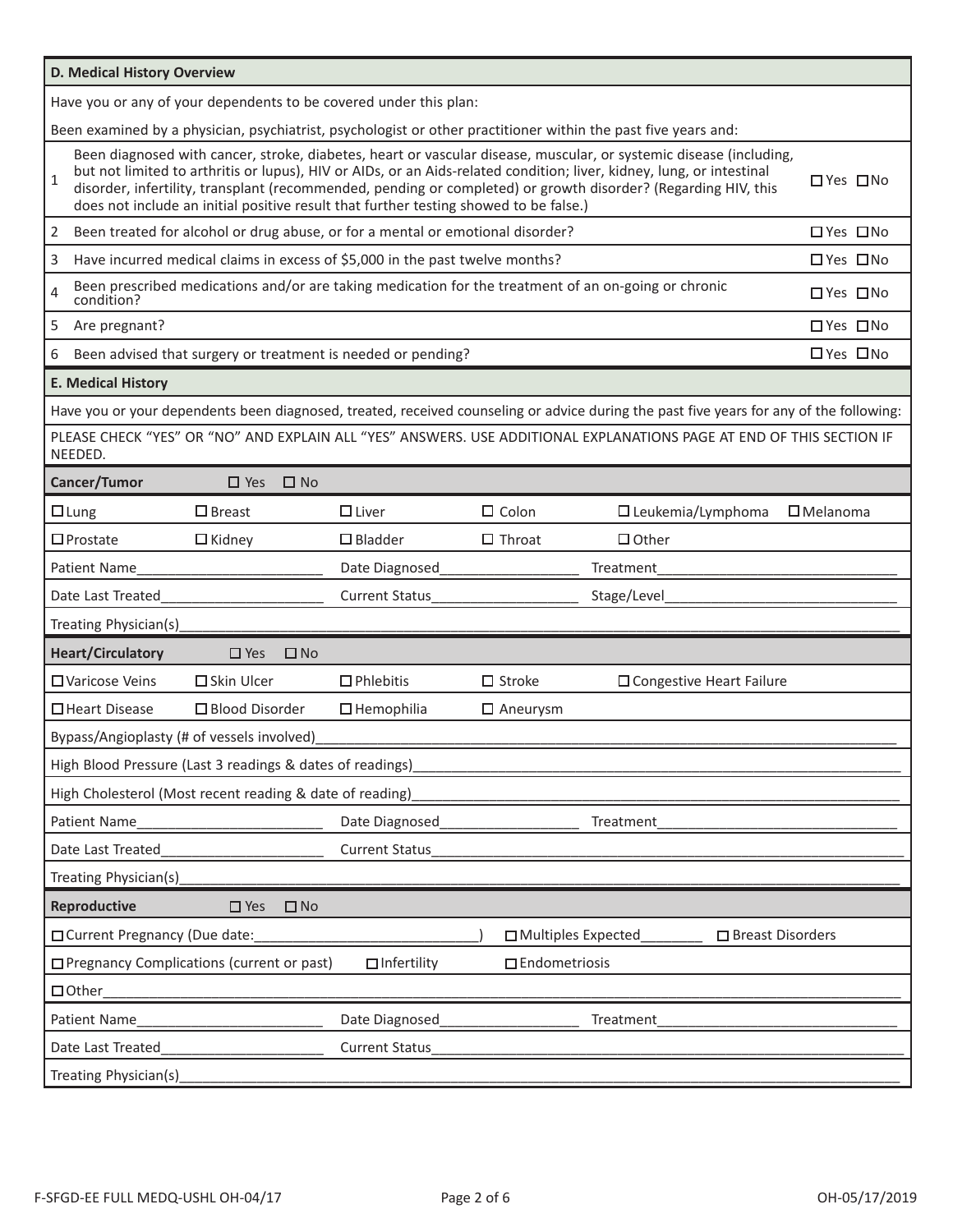| <b>Intestinal/Endocrine</b> | $\square$ Yes            | $\square$ No |                                          |  |                                                        |
|-----------------------------|--------------------------|--------------|------------------------------------------|--|--------------------------------------------------------|
| □ Gallbladder               | $\Box$ Hepatitis B/C     |              | □ Crohn's/Ulcerative Colitis             |  | □ Hiatal Hernia/GI Reflux<br>$\Box$ Ulcer              |
| □ Thyroid Disorder          | □ Liver Disorder         |              | □ Chronic Pancreatitis                   |  | □ Colon Disorder (provide diagnosis)                   |
| $\Box$ Other                |                          |              |                                          |  |                                                        |
| $\square$ Diabetes          | Last Hemoglobin A1C      |              |                                          |  | Fasting Blood Sugar                                    |
| Patient Name                |                          |              | Date Diagnosed                           |  | Treatment                                              |
| Date Last Treated           |                          |              | <b>Current Status</b>                    |  |                                                        |
| Treating Physician(s)       |                          |              |                                          |  |                                                        |
| <b>Brain/Nervous</b>        | $\square$ Yes            | $\square$ No |                                          |  |                                                        |
| □ Multiple Sclerosis        | $\Box$ Paralysis         |              | □ Cerebral Palsy<br>$\Box$ Migraines     |  | □ Alzheimer's Disease                                  |
| □ Parkinson's Disease       |                          |              | □ Epilepsy (Type & date of last seizure) |  |                                                        |
| $\Box$ Other                |                          |              |                                          |  |                                                        |
| <b>Patient Name</b>         |                          |              | Date Diagnosed                           |  | Treatment                                              |
| Date Last Treated           |                          |              | <b>Current Status</b>                    |  |                                                        |
| Treating Physician(s)       |                          |              |                                          |  |                                                        |
| <b>Immune</b>               | $\Box$ Yes               | $\square$ No |                                          |  |                                                        |
| $\Box$ Lupus                | □ Other                  |              |                                          |  |                                                        |
| Patient Name                |                          |              | Date Diagnosed                           |  | Treatment                                              |
| Date Last Treated           |                          |              | <b>Current Status</b>                    |  |                                                        |
| Treating Physician(s)       |                          |              |                                          |  |                                                        |
| Lungs/Respiratory           | $\square$ Yes            | $\square$ No |                                          |  |                                                        |
| $\Box$ Asthma               | $\Box$ Allergies         |              | $\Box$ Pneumonia<br>□ Cystic Fibrosis    |  | □Emphysema / Chronic Bronchitis                        |
| □ Sleep Apnea               | $\Box$ Tuberculosis      |              | $\Box$ Other                             |  |                                                        |
| <b>Patient Name</b>         |                          |              | Date Diagnosed                           |  | Treatment                                              |
| Date Last Treated           |                          |              | <b>Current Status</b>                    |  |                                                        |
| Treating Physician(s)       |                          |              |                                          |  |                                                        |
| Eyes/Ears/Nose/Throat       | $\square$ Yes            | $\square$ No |                                          |  |                                                        |
| $\Box$ Retinopathy          | □ Cleft lip/palate       |              | □ Deviated Septum<br>□ Chronic Sinusitis |  | □ Chronic Ear Infections                               |
| □ Glaucoma                  | $\Box$ Cataracts         |              | □ Acoustic Neuroma<br>□ Other            |  |                                                        |
| Patient Name                |                          |              | Date Diagnosed                           |  | Treatment                                              |
| Date Last Treated           |                          |              | <b>Current Status</b>                    |  |                                                        |
| Treating Physician(s)       |                          |              |                                          |  |                                                        |
| <b>Bones/Muscles</b>        | $\square$ Yes            | $\square$ No |                                          |  |                                                        |
| □ Joint Injury              | □ Pituitary Dwarfism     |              | □ Bulging/Herniated Disc                 |  | □ Other Back/Neck Disorders                            |
| □ Spina Bifida              | □ Pulled/Strained Muscle |              | □ Arthritis (Rheumatoid or Osteo)        |  | $\Box$ Other_<br><u> a shekara ta 1999 a shekara t</u> |
| Patient Name                |                          |              | Date Diagnosed                           |  | Treatment                                              |
| Date Last Treated           |                          |              | Current Status                           |  |                                                        |
| Treating Physician(s)       |                          |              |                                          |  |                                                        |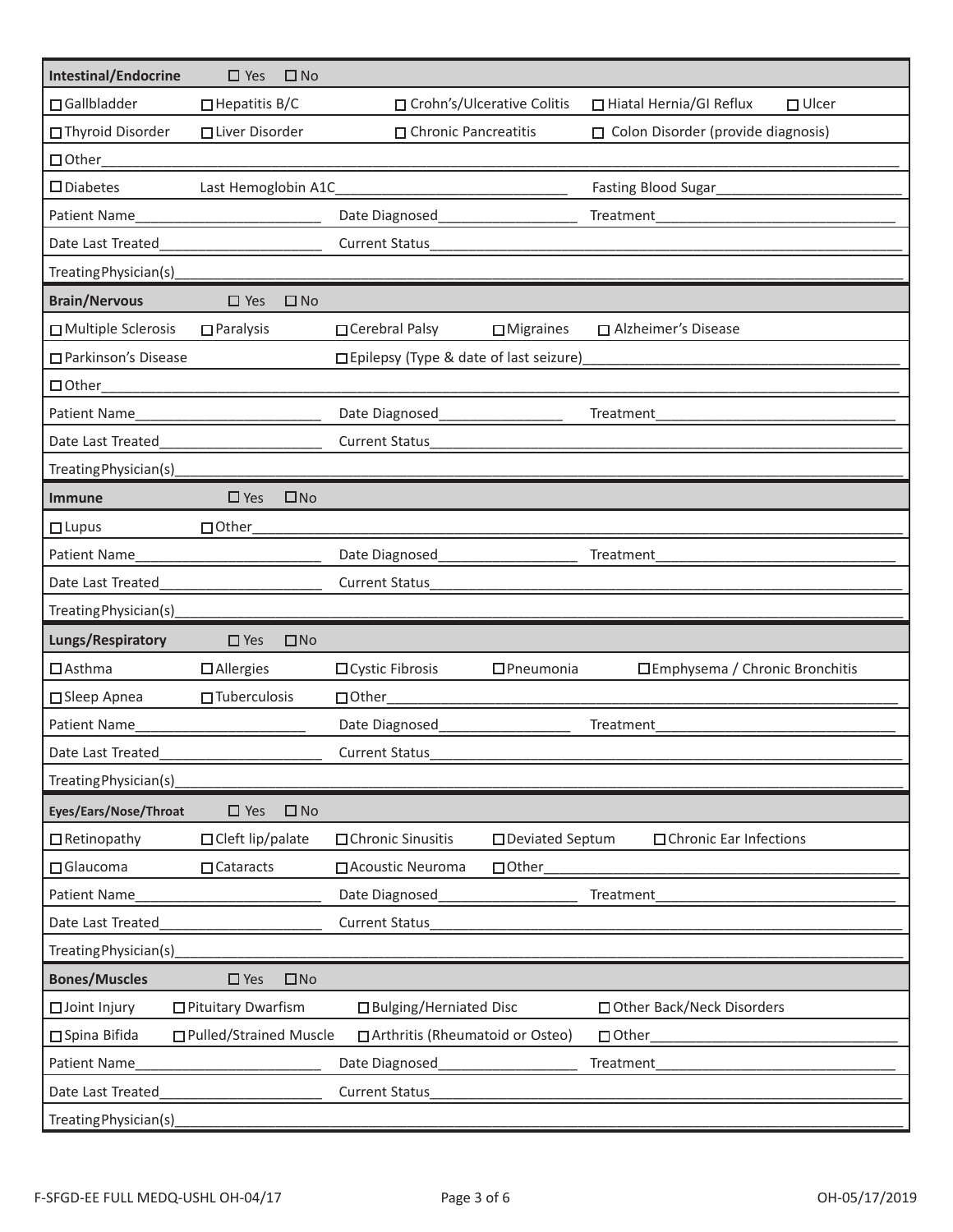| Urinary/Kidney                                                                                                                | $\square$ No<br>$\square$ Yes            |                             |                                        |           |  |
|-------------------------------------------------------------------------------------------------------------------------------|------------------------------------------|-----------------------------|----------------------------------------|-----------|--|
| □ Renal Failure                                                                                                               | □ Kidney Stones<br>□ Neurogenic Bladder  | □ Polycystic Kidney Disease |                                        |           |  |
| □ Prostate Disorder<br>□ Other                                                                                                |                                          |                             |                                        |           |  |
| <b>Patient Name</b>                                                                                                           | Date Diagnosed<br>Treatment              |                             |                                        |           |  |
| Date Last Treated                                                                                                             | <b>Current Status</b>                    |                             |                                        |           |  |
| Treating Physician(s)                                                                                                         |                                          |                             |                                        |           |  |
| <b>Mental Health/Substance Abuse</b>                                                                                          | $\Box$ Yes<br>$\square$ No               |                             |                                        |           |  |
| □ Alcoholism                                                                                                                  | □ Eating Disorder                        | □Bipolar/Manic Depression   | □ Attention Deficit Disorder           |           |  |
| □ Drug Abuse                                                                                                                  | □ Suicide Attempt<br>□Anxiety/Depression | $\Box$ Other                |                                        |           |  |
| Patient Name                                                                                                                  | Date Diagnosed_                          |                             | Treatment                              |           |  |
| Date Last Treated                                                                                                             | <b>Current Status</b>                    |                             |                                        |           |  |
| Treating Physician(s)                                                                                                         |                                          |                             |                                        |           |  |
| <b>Transplant</b>                                                                                                             | $\square$ No<br>$\square$ Yes            |                             |                                        |           |  |
| $\Box$ Organ                                                                                                                  | □ Bone Marrow                            |                             | □ Discussed possible future transplant |           |  |
| □ Surgery completed (Date:                                                                                                    |                                          |                             |                                        |           |  |
| Patient Name                                                                                                                  | Current Status                           |                             |                                        |           |  |
| Treating Physician(s)                                                                                                         |                                          |                             |                                        |           |  |
| <b>Medication</b>                                                                                                             | $\square$ No<br>$\square$ Yes            |                             |                                        |           |  |
| Member/Dependent Name                                                                                                         | Medication                               | Condition                   | Daily Dosage                           | Frequency |  |
|                                                                                                                               |                                          |                             |                                        |           |  |
|                                                                                                                               |                                          |                             |                                        |           |  |
|                                                                                                                               |                                          |                             |                                        |           |  |
|                                                                                                                               |                                          |                             |                                        |           |  |
| Additional medication?<br>$\square$ No<br>If "Yes," please use additional explanations sheet.<br>$\square$ Yes                |                                          |                             |                                        |           |  |
| $\Box$ Yes<br>$\square$ No<br><b>Other</b>                                                                                    |                                          |                             |                                        |           |  |
| □ Treatment, surgery or diagnostic testing discussed or advised, but not yet done<br>$\Box$ Abnormal test or physical results |                                          |                             |                                        |           |  |
| □ Condition or congenital disorder not mentioned above<br>□ Unexplained weight change                                         |                                          |                             |                                        |           |  |
| Patient Name<br>Date                                                                                                          |                                          |                             |                                        |           |  |
| Details                                                                                                                       |                                          |                             |                                        |           |  |
| Treating Physician(s)                                                                                                         |                                          |                             |                                        |           |  |
| <b>Tobacco Use</b><br>$\Box$ Yes<br>$\square$ No                                                                              |                                          |                             |                                        |           |  |
| □ Has anyone on this enrollment form smoked or used tobacco products during the past 12 months?                               |                                          |                             |                                        |           |  |
| Name(s)                                                                                                                       |                                          |                             |                                        |           |  |
| Please give the name and telephone number of your current physician(s).                                                       |                                          |                             |                                        |           |  |
|                                                                                                                               |                                          |                             |                                        |           |  |
|                                                                                                                               |                                          |                             |                                        |           |  |
|                                                                                                                               |                                          |                             |                                        |           |  |
|                                                                                                                               |                                          |                             |                                        |           |  |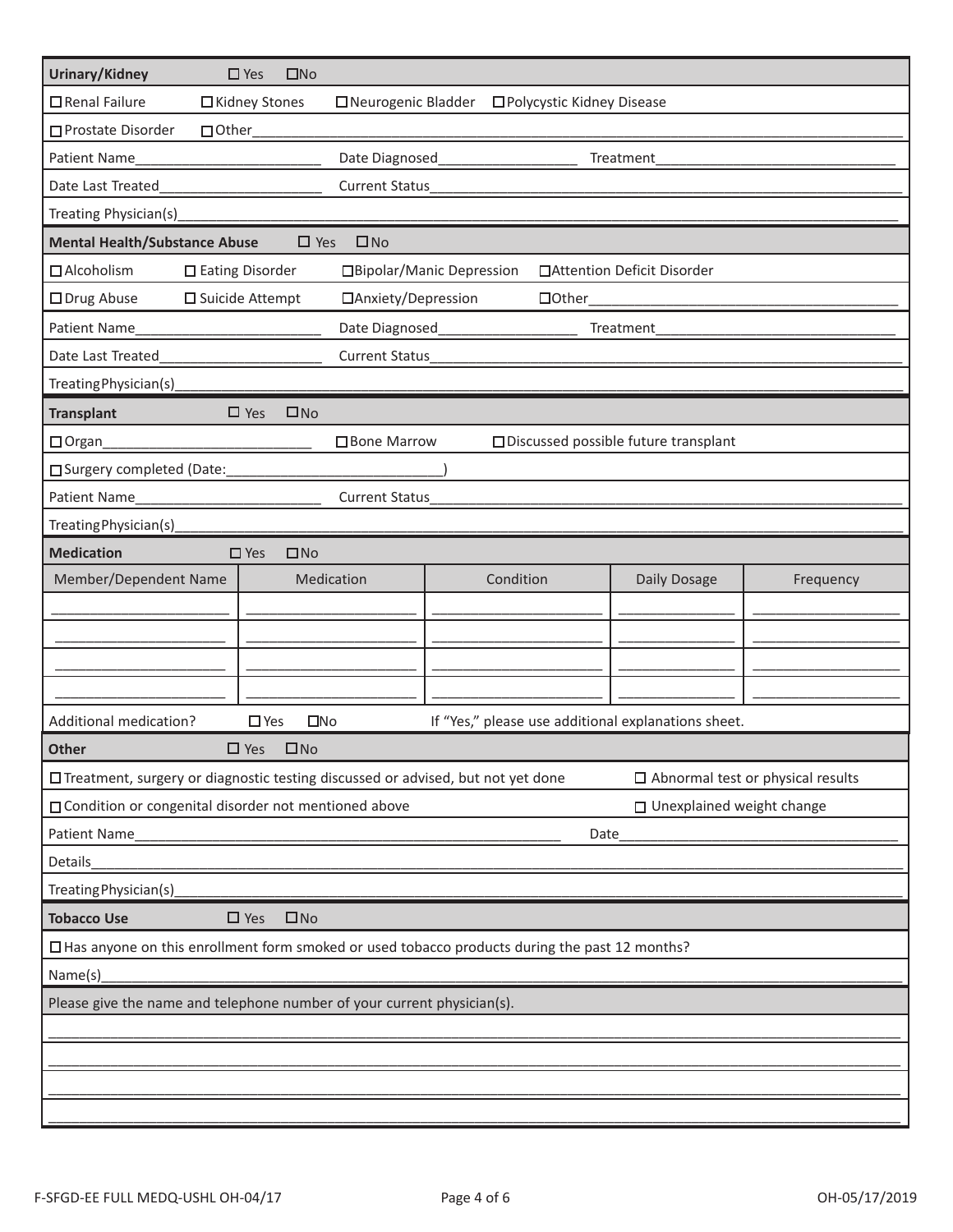| Would you like to add additional explanations? | $\Box$ Yes | $\square$ No If so, please indicate which section you are referencing. |
|------------------------------------------------|------------|------------------------------------------------------------------------|
|                                                |            |                                                                        |
|                                                |            |                                                                        |
|                                                |            |                                                                        |
|                                                |            |                                                                        |
|                                                |            |                                                                        |
|                                                |            |                                                                        |
|                                                |            |                                                                        |
|                                                |            |                                                                        |
|                                                |            |                                                                        |
|                                                |            |                                                                        |
|                                                |            |                                                                        |
|                                                |            |                                                                        |
|                                                |            |                                                                        |
|                                                |            |                                                                        |
|                                                |            |                                                                        |
|                                                |            |                                                                        |
|                                                |            |                                                                        |
|                                                |            |                                                                        |
|                                                |            |                                                                        |
|                                                |            |                                                                        |
|                                                |            |                                                                        |
|                                                |            |                                                                        |
|                                                |            |                                                                        |
|                                                |            |                                                                        |
|                                                |            |                                                                        |
|                                                |            |                                                                        |
|                                                |            |                                                                        |
|                                                |            |                                                                        |
|                                                |            |                                                                        |
|                                                |            |                                                                        |
|                                                |            |                                                                        |
|                                                |            |                                                                        |
|                                                |            |                                                                        |
|                                                |            |                                                                        |
|                                                |            |                                                                        |
|                                                |            |                                                                        |
|                                                |            |                                                                        |
|                                                |            |                                                                        |